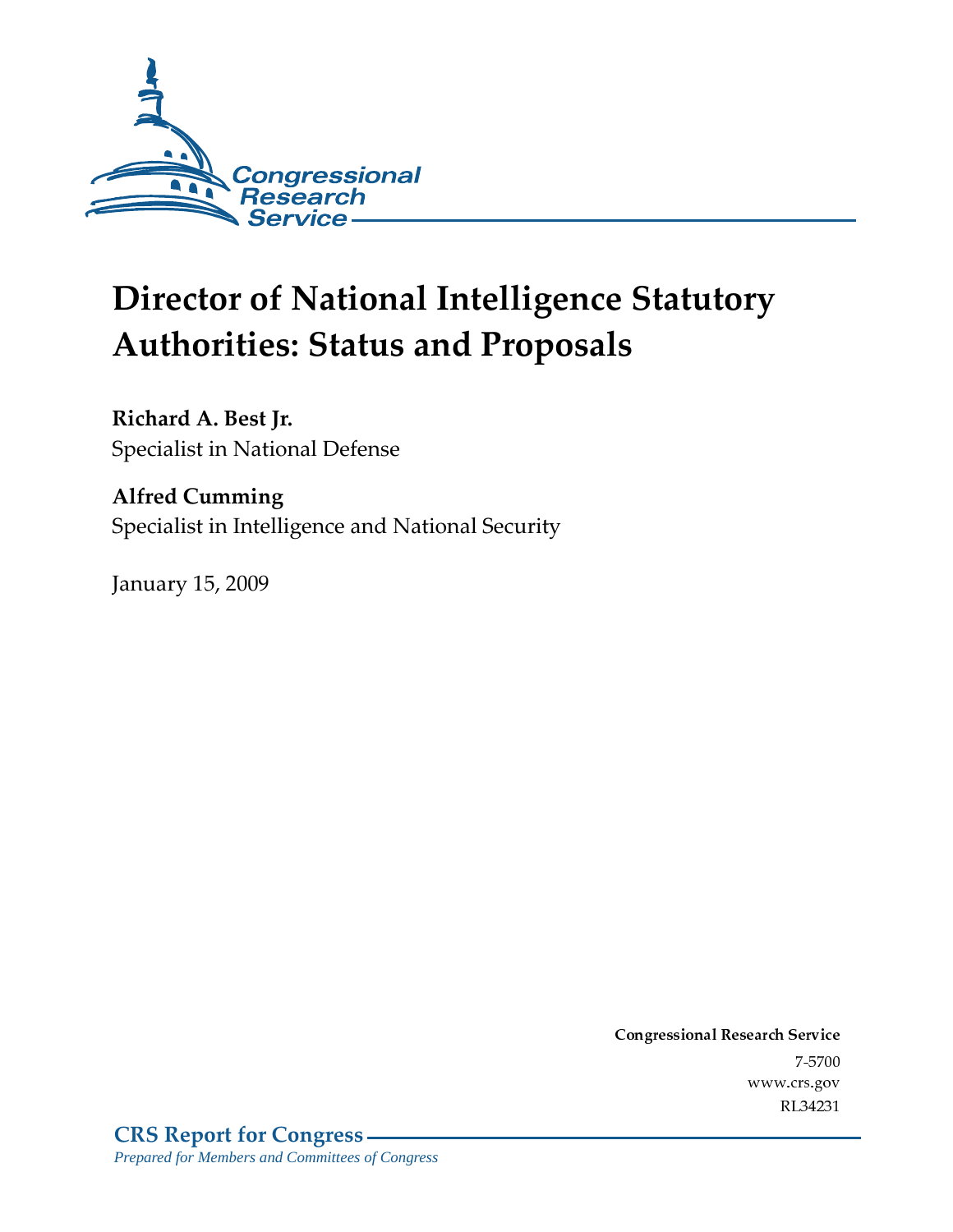## Summary

In passing the Intelligence Reform and Terrorism Prevention Act of 2004 (P.L. 108-458) in 2004, Congress approved the most comprehensive reform of the U.S. Intelligence Community since it was created over 50 years ago. Principal among enacted changes was the establishment of a new position of the Director of National Intelligence (DNI) to manage the Intelligence Community  $(IC).$ 

Some observers have questioned whether the act provides the DNI the authority necessary to effectively implement Congress's 2004 intelligence reforms. Others assert that the DNI's authorities are significantly stronger than those of the former Director of Central Intelligence (DCI), but suggest that the DNI has failed to aggressively assert the authorities he has been provided.

In 2007, DNI Michael McConnell acknowledged his authorities are stronger than those of the DCI and conceded that he had not issued certain guidance to the IC clarifying the new authorities. Nevertheless, he argued effectively managing the IC would require additional authorities on top of the ones Congress agreed to in 2004.

In response to the DNI's assertions, the Senate Intelligence Committee strengthened DNI authorities in the FY2008 Intelligence Authorization bill (S. 1538; S.Rept. 110-75), authorizing the DNI to conduct accountability reviews of significant IC failures, address interagency information sharing deficiencies, and approve interagency funding of national intelligence centers.

Similarly, but on a more limited basis, the House Intelligence Committee also strengthened certain DNI authorities in its version of the FY2008 authorization bill. The Committee, however, said it was disappointed that the DNI had not assumed a more directive role in coordinating the IC. Despite these differences in emphasis, Senate and House intelligence committee conferees agreed to accord the DNI several new authorities (H.Rept. 110-478). President Bush, however, vetoed the legislation, citing, among other concerns, the limitations the legislation imposed on terrorist interrogations conducted by the Central Intelligence Agency. While both committees included in their respective FY2009 authorization bills enhancements that were virtually identical to those each chamber approved the year before, and the House approved its version, the full Senate did not act on authorization bill reported by the Senate Intelligence Committee and thus Congress did not approve an FY2009 intelligence authorization bill.

In examining the DNI's current authorities, it is clear that they are stronger than those that were available to the DCI, but whether they are sufficient to implement the 2004 intelligence reforms mandated by Congress will continue to depend on several factors, including the degree to which the authorities themselves are adequate, the DNI's willingness to assert those authorities, and the extent to which the DNI receives presidential and congressional support. This implies an important oversight role for the  $111<sup>th</sup>$  Congress. This report will be updated as new information becomes available.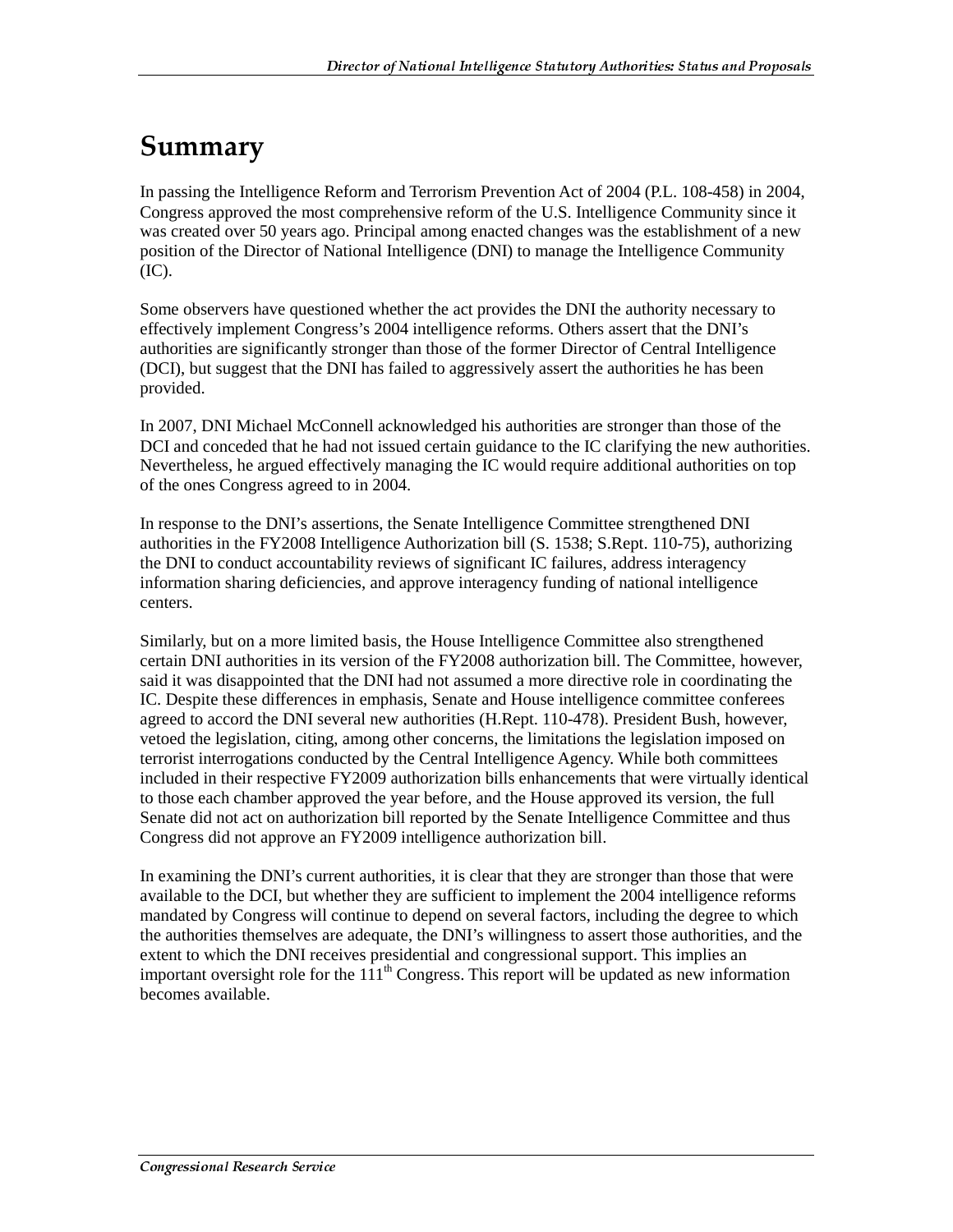## **Contents**

| Congressional Intelligence Committees Adopt Different Approaches; House |  |
|-------------------------------------------------------------------------|--|
|                                                                         |  |
|                                                                         |  |
|                                                                         |  |
|                                                                         |  |
|                                                                         |  |
|                                                                         |  |
|                                                                         |  |

### Contacts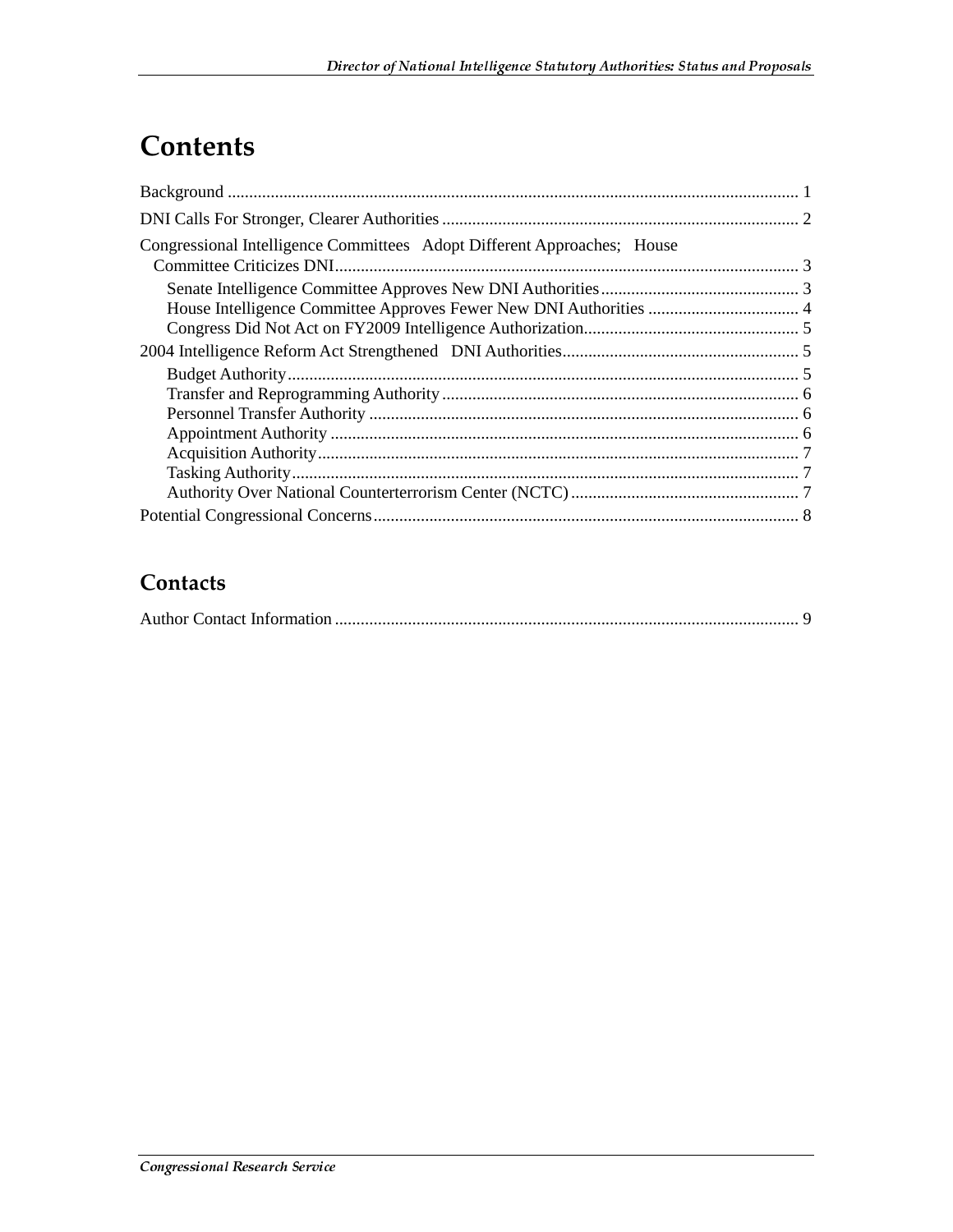# Background

On April 21, 2005, Ambassador John Negroponte was confirmed as the first Director of National Intelligence (DNI), a position established by the Intelligence Reform and Terrorism Prevention Act of 2004 (P.L. 108-458; hereafter, the Intelligence Reform Act). There was considerable media speculation at the time as to whether the new DNI would have the authority necessary to effectively manage the Intelligence Community, long viewed by observers as more of a loose confederation of 16 separate intelligence entities than an integrated community. On January 22, 2007, Ambassador Negroponte was nominated as Deputy Secretary of State, and retired Admiral J. Michael McConnell was confirmed as his successor on February 7, 2007.

Historically, the Director of Central Intelligence (DCI) had three primary responsibilities that were codified in the National Security Act, as amended. First, the DCI was responsible for providing national intelligence (as opposed to tactical intelligence for military commanders) to the President and other senior officials, and "where appropriate," to Congress. Second, the DCI served as head of the Intelligence Community with authorities to establish priorities for collection and analysis, to develop and present to the President the annual budget for national intelligence programs, and, within tightly prescribed limits, to transfer funds and personnel from one part of the National Foreign Intelligence Program (NFIP), renamed the National Intelligence Program (NIP) under the Intelligence Reform Act, to another. And, third, the DCI served as head of the Central Intelligence Agency (CIA), directing the collection of information by human sources, supervising the wide-ranging analytical efforts of the CIA, and, when directed by the President, undertaking covert actions.

Many outside observers, Members of Congress, and various commissions over the years argued that the DCI position was unworkable. They contended that DCIs, frustrated by the challenges involved in managing the entire Intelligence Community, focused narrowly on the CIA, and that the result was an ill-coordinated intelligence effort that has poorly served the Nation. Some also asserted that DCIs lacked adequate legal authorities to establish priorities and to ensure compliance by intelligence agencies beyond the CIA. In particular, it was suggested that major intelligence agencies in the Department of Defense (DOD)—the National Security Agency (NSA), the National Reconnaissance Office (NRO), and the National-Geospatial Agency (NGA)—have been more responsive to the needs of the military services than to the requirements of national policymakers. And, finally, some observers, while conceding that DCI authorities under the National Security Act were limited, nevertheless contended that DCIs failed to fully assert their authorities, particularly when their priorities conflicted with those of the Secretary of Defense, viewed by many as the dominant voice in the Intelligence Community because of the Secretary's control over an estimated eighty-five percent of the intelligence budget.

In July 2004 the 9/11 Commission (the National Commission on Terrorist Attacks Upon the United States) recommended that the DCI position be replaced by a National Intelligence Director to manage the national intelligence program and oversee the agencies that contribute to it. In response, a number of bills were introduced and, after extended deliberations, Congress approved and the President signed on December 17, 2004, the Intelligence Reform Act. It established the new position of DNI along with a separate head of the CIA. Having accepted this principle, however, there were significant differences of opinion about the particular authorities that should be given to the DNI, especially with regard to the preparation and execution of the budgets of the large intelligence agencies in DOD. These differences were addressed by a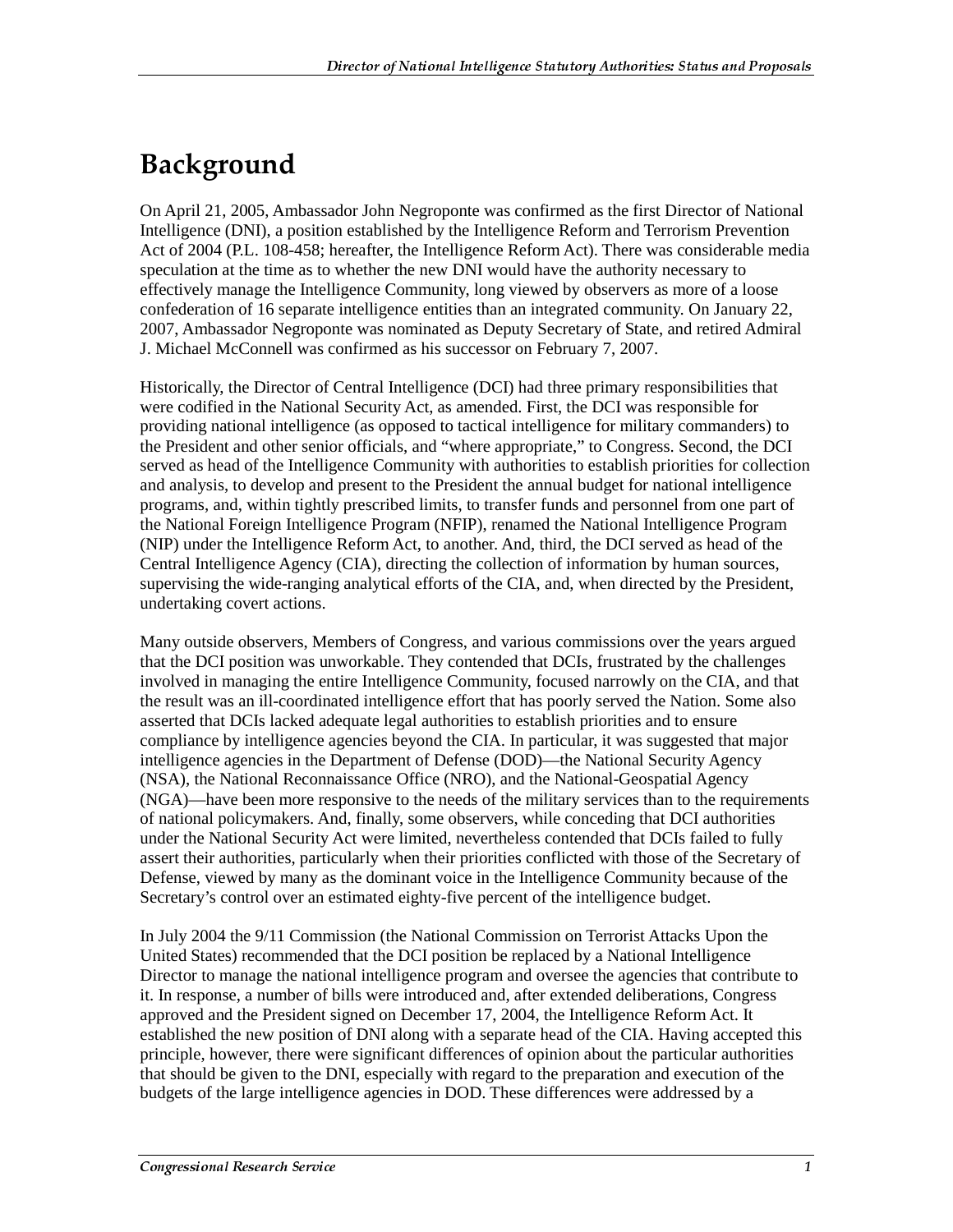provision in the act (section 1018) requiring that the President issue guidelines to ensure that the DNI's authorities are exercised in a way that "respects and does not abrogate the statutory responsibilities" of other departments. No such guidelines have been issued. Some maintain that this reflects the fact that in asserting his existing authorities, the DNI has not done so in a way that has caused DOD or other agencies housing intelligence components to call for the issuance of the guidelines.

The Intelligence Reform Act assigns to the DNI two of the three principal responsibilities formerly performed by the DCI. The DNI will provide intelligence to the President, other senior officials, and Congress, and the DNI will head the Intelligence Community. But, unlike DCIs, the DNI will not oversee the CIA. Rather, the act establishes the new position of Director of the Central Intelligence Agency (DCIA), who will report to the DNI. The act also restates the major responsibilities of the DCIA, which include (1) collecting intelligence through human sources and by other appropriate means (but with no police, subpoena, or law enforcement powers or internal security functions); (2) correlating and evaluating intelligence related to the national security and providing appropriate dissemination of such intelligence; (3) providing overall direction for and coordination of collection by human sources outside the U.S., in coordination with other government departments; (4) performing other functions and duties related to intelligence affecting the national security as the President or DNI may direct [a formulation that, some observers believe, is intended to encompass the planning and carrying out of covert actions]; and (5), under the DNI's direction, coordinating relationships between U.S. intelligence services and those of other countries.

### **DNI Calls For Stronger, Clearer Authorities**

In April 2007, DNI McConnell reportedly told a conference of federal officials that he lacks sufficient authority to lead the 16-agency Intelligence Community because, except for the CIA, he has no direct line management authority over the remaining 15 agencies, since each is part of another Cabinet-level department.<sup>1</sup> The same month, the Administration proposed to Congress a FY2008 Intelligence Authorization Act containing several new DNI authorities.

Also in April, as part of a new initiative to improve integration and collaboration within the Intelligence Community, DNI McConnell announced a "100 Day Plan" that included a proposal to revise "existing statutes, regulations, and directives," as part of an effort to "delineate clearly the roles and responsibilities of the heads of Intelligence Community components, as well as to clarify DNI authority regarding national intelligence agencies."2

 $\overline{a}$ 

<sup>&</sup>lt;sup>1</sup> Shawn Waterman, "State of Security: DNI: Lacking Authority," *United Press International*, April 10, 2007. The following agencies are members of the U.S. Intelligence Community: Central Intelligence Agency, Defense Intelligence Agency, Department of Energy, Department of Homeland Security, Department of State, Department of Treasury, Drug Enforcement Administration, Federal Bureau of Investigation, National Geospatial-Intelligence Agency, National Reconnaissance Office, National Security Agency, U.S. Air Force, Army, Coast Guard, Marine Corps, and Navy.

<sup>&</sup>lt;sup>2</sup> See "United States Intelligence Community (IC) 100 Day Plan for Integration and Collaboration," April 11, 2007, p. 11, Office of the Director of National Intelligence, http://www.dni.gov. The plan, according to DNI McConnell, is based on the National Intelligence Strategy of the United States of America, which former DNI John Negroponte issued in 2005, and represents the first phase of a DNI-sponsored effort that is intended to demonstrate short-term progress and build momentum for Intelligence Community integration.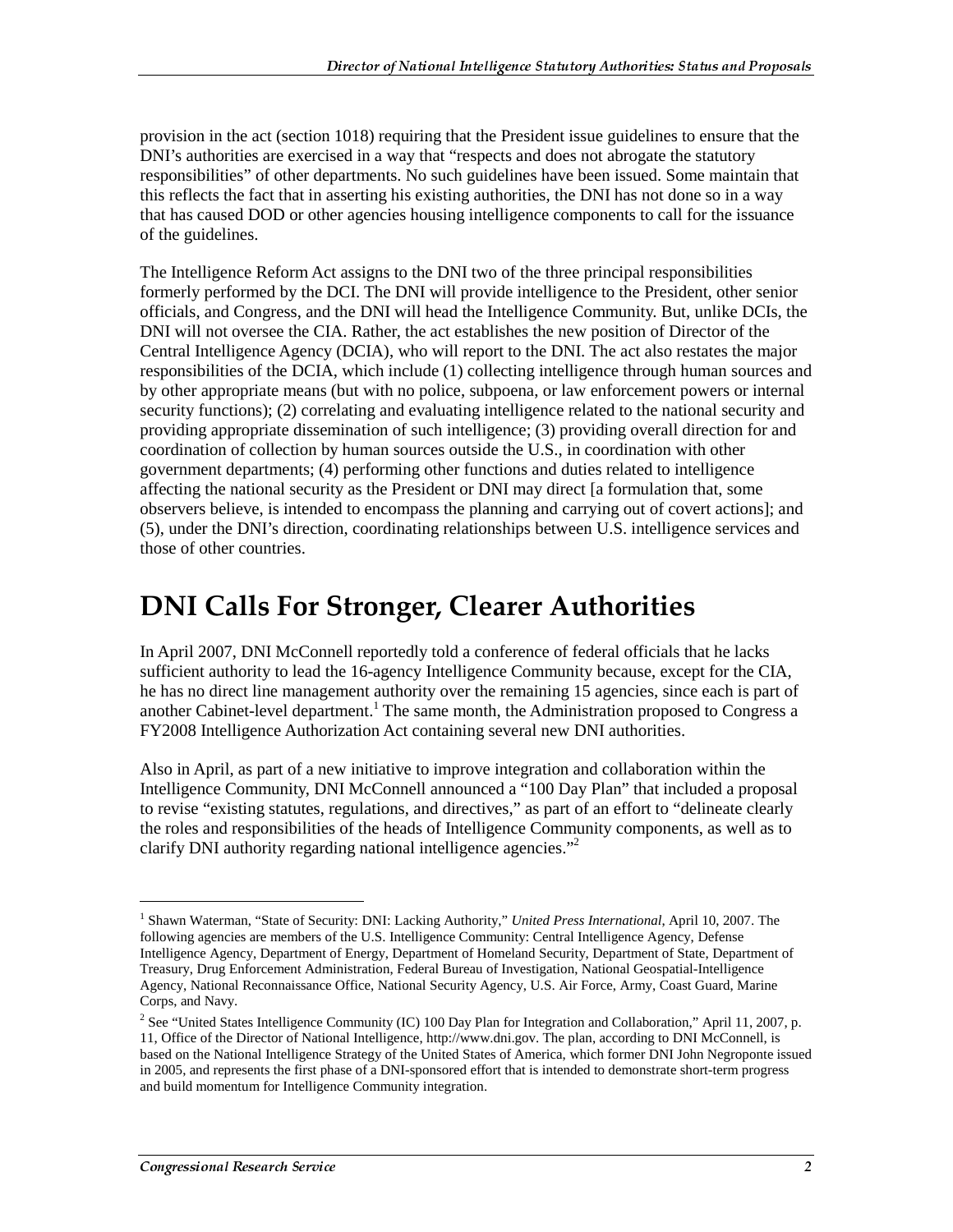Despite his call for new authorities, DNI McConnell in an October 10, 2007 follow-up report noted that the Intelligence Reform Act had "significantly clarified and strengthened DNI authorities," but acknowledged that Intelligence Community leadership had "not fully defined those authorities in guidance" to the Intelligence Community."<sup>3</sup> Such an acknowledgment may suggest a recognition by the DNI that he has not have fully asserted his existing authorities.

# **Congressional Intelligence Committees Adopt Different Approaches;** House Committee Criticizes DNI

The two congressional intelligence committees appear to have taken somewhat differing approaches to the issue of DNI authorities. In its version of the FY2008 Intelligence Authorization Act,<sup>4</sup> the Senate Intelligence Committee approved several proposals intended to strengthen the DNI authorities, while the House Intelligence Committee in its version adopted a more limited number of new authorities and expressed disappointment that the DNI had not played a more aggressive role in coordinating the Intelligence Community using his existing authorities.

### **Senate Intelligence Committee Approves New DNI Authorities**

The Senate  $FY2009$  bill<sup>5</sup> would have given the DNI several new authorities, including the authority to:

- $\bullet$  increase employee compensation;<sup>6</sup>
- expand from one year to up to three years the length of time the U.S. government personnel may be detailed to the DNI's office on a non-reimbursable basis;<sup>7</sup>
- convert competitive service positions and incumbents within the Intelligence Community to excepted positions;<sup>8</sup>
- provide enhanced pay authority for critical position in portions of the Intelligence Community where that authority does not exist;<sup>9</sup>

j

<sup>&</sup>lt;sup>3</sup> See "United States Intelligence Community 500 Day Plan for Integration and Collaboration," October 10, 2007, p. 14, Office of the Director of National Intelligence, http://www.dni.gov. The "500 Day Plan" represents the second phase of a DNI-sponsored effort to sustain and accelerate Intelligence Community integration and collaboration.

<sup>4</sup> S. 1538, FY2008 Intelligence Authorization Act, passed in the Senate by a voice vote on October 3, 2007.

<sup>&</sup>lt;sup>5</sup> S. 2996, FY2009 Intelligence Authorization Act.

<sup>6</sup> Ibid, Sec. 301.

<sup>7</sup>

Ibid, Sec. 302. 8 Ibid, Sec. 303.

<sup>&</sup>lt;sup>9</sup> Ibid.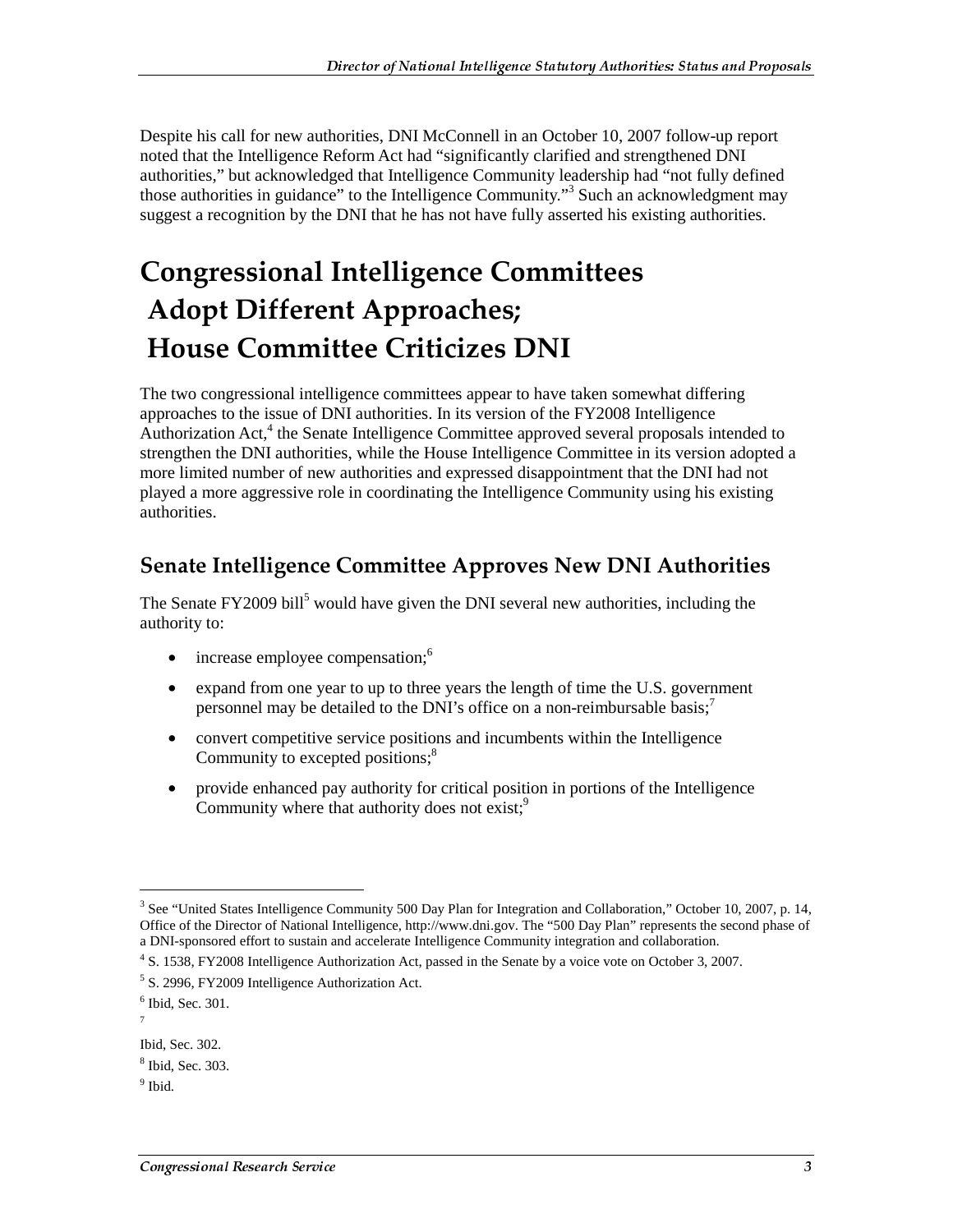- authorize Intelligence Community elements, under certain circumstances, to adopt compensation, performance management, and scholarship authorities that have been authorized for any other Intelligence Community element:<sup>10</sup>
- conduct accountability reviews of significant failures or deficiencies within the Intelligence Community; $^{11}$
- use National Intelligence Program funds to address deficiencies or needs that arise in intelligence information access or sharing capabilities; $<sup>12</sup>$ </sup>
- delegate to certain senior officials the authority to protect intelligence sources and methods from unauthorized disclosure, $13$  and, the authority to;
- approve interagency financing of national intelligence centers;  $14$

### House Intelligence Committee Approves Fewer New DNI Authorities

The House bill<sup>15</sup> would have provided the DNI with a more limited number of new authorities, including the authority to:

- increase employee compensation; $^{16}$  and, the authority to;
- expand from one year to up to three years the length of time the U.S. government personnel may be detailed to the DNI's office on a non-reimbursable basis;<sup>17</sup>

The House report did not explicitly address DNI authorities. In a report accompanying the FY2008 intelligence report, however, the House Intelligence Committee noted its disappointment that DNI "has not assumed a more directive role in coordinating the Intelligence Community."<sup>18</sup> The Committee also expressed its concern that the DNI "has not taken a consistent approach on whether the ODNI [Office of the Director of National Intelligence] will serve as coordinator, or executor, of Intelligence Community functions<sup>"19</sup> and that the DNI "remains unable to set goals and requirements for important skills, including foreign language capability."<sup>20</sup>

 $10$  Ibid.

j

17

Ibid, Sec. 302.

 $20$  Ibid, p. 21.

 $11$  Ibid, Sec. 401.

<sup>&</sup>lt;sup>12</sup> Ibid, Sec. 402.

<sup>&</sup>lt;sup>13</sup> Ibid, Sec. 403.

<sup>&</sup>lt;sup>14</sup> Ibid, Sec. 404.

<sup>15</sup> H.R. 5959, FY2009 Intelligence Authorization Bill.

<sup>&</sup>lt;sup>16</sup> Ibid, Sec. 301.

<sup>&</sup>lt;sup>18</sup> See H.Rept. 110-131, accompanying H.R. 2082, the FY2008 Intelligence Authorization Act, p. 20.

<sup>19</sup> See H.Rept. 110-131, accompanying H.R. 2082, FY2008 Intelligence Authorization Act, pp. 20-21.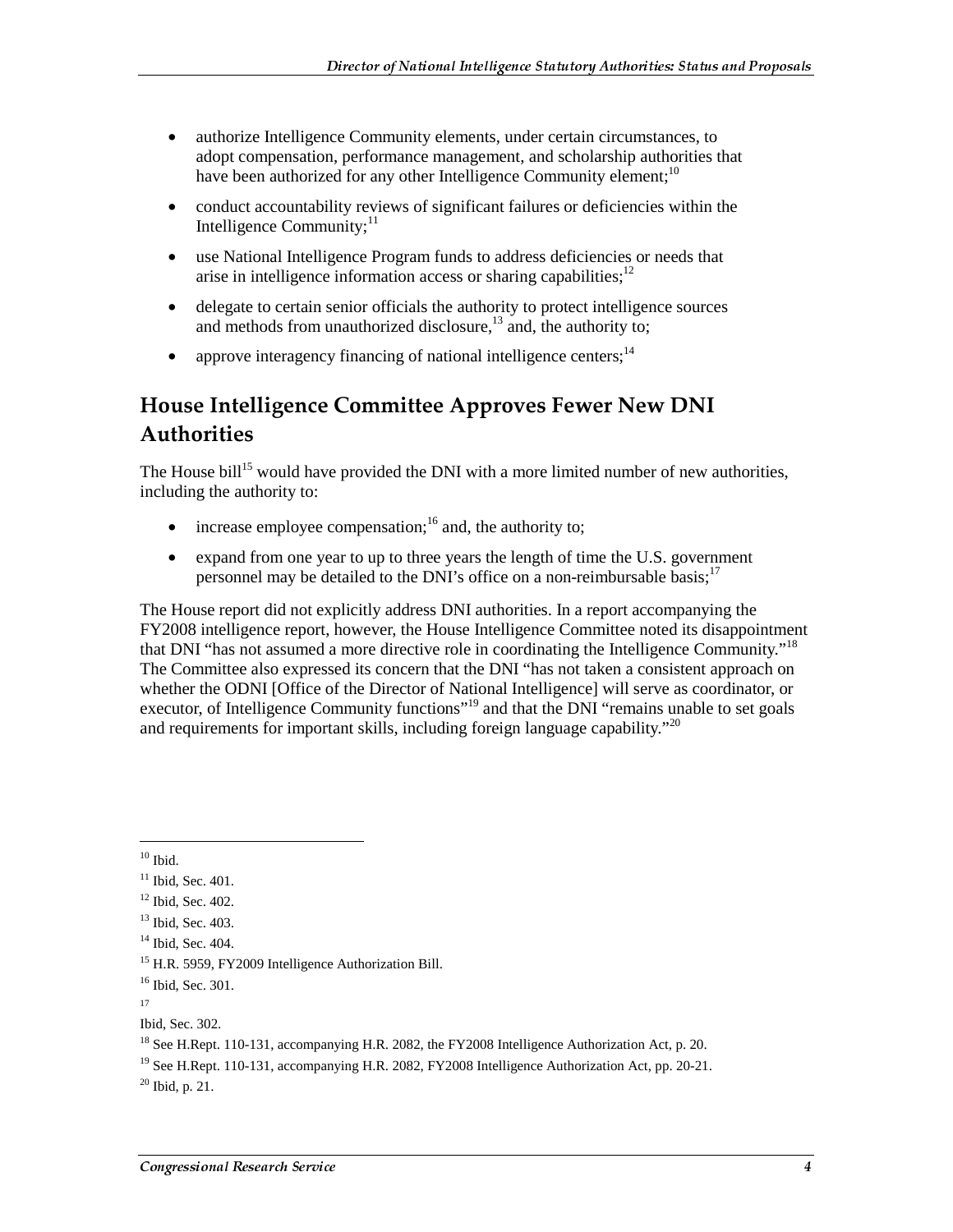#### Congress Did Not Act on FY2009 Intelligence Authorization

While both committees included in their respective FY2009 authorization bills DNI authority enhancements that were virtually identical those each chamber had approved the year before, and the House approved its version, the full Senate did not act on authorization bill reported by the Senate Intelligence Committee and thus Congress did not approve an FY2009 intelligence authorization bill.

# 2004 Intelligence Reform Act Strengthened **DNI Authorities**

To strengthen the DNI's authority, Congress in 2004 approved the Intelligence Reform Act, providing the DNI additional powers in certain areas, including in those of personnel, tasking, and acquisition. Arguably, most important, the act enhanced the DNI's control over the budgets of the Intelligence Community's 16 agencies. According to one observer, the DCI had "been pressing his nose against the glass looking in," having never possessed the DNI's budget clout.<sup>21</sup> Other observers acknowledge that the act provided the DNI more authority, but question whether this enhanced authority will be sufficient and whether the DNI will aggressively assert it in any case.

### **Budget Authority**

The Intelligence Reform Act accords the DNI several new and enhanced budget authorities that were unavailable to DCIs. First, it provides that at the DNI's exclusive direction, the Director of the Office of Management and Budget (OMB) shall "apportion," or direct, the flow of congressionally appropriated funds from the Treasury Department to each of the cabinet level agencies containing Intelligence Community elements.22 This change is designed to strengthen the DNI's control over Intelligence Community spending. If, for example, an agency fails to comply with certain of the DNI's spending priorities, the DNI can withhold that agency's funding. DCIs had no such authority.

Second, the DNI is authorized to "allot" or "allocate" appropriations directly at the sub-cabinet agency and department level, providing the DNI additional control over spending.<sup>23</sup> If a departmental comptroller refuses to act in accordance with a DNI spending directive, the law requires that the DNI notify Congress of such refusal.<sup>24</sup> DCIs had no such authority or reporting obligation.

j

 $21$  Interview with a senior Intelligence Community official.

<sup>&</sup>lt;sup>22</sup> P.L. 108-458, Sec. 102A(c)(5)(B).

 $^{23}$  Ibid., Sec. 102A(c)(5)(A).

 $^{24}$  Ibid., Sec. 102A(c)(7)(B).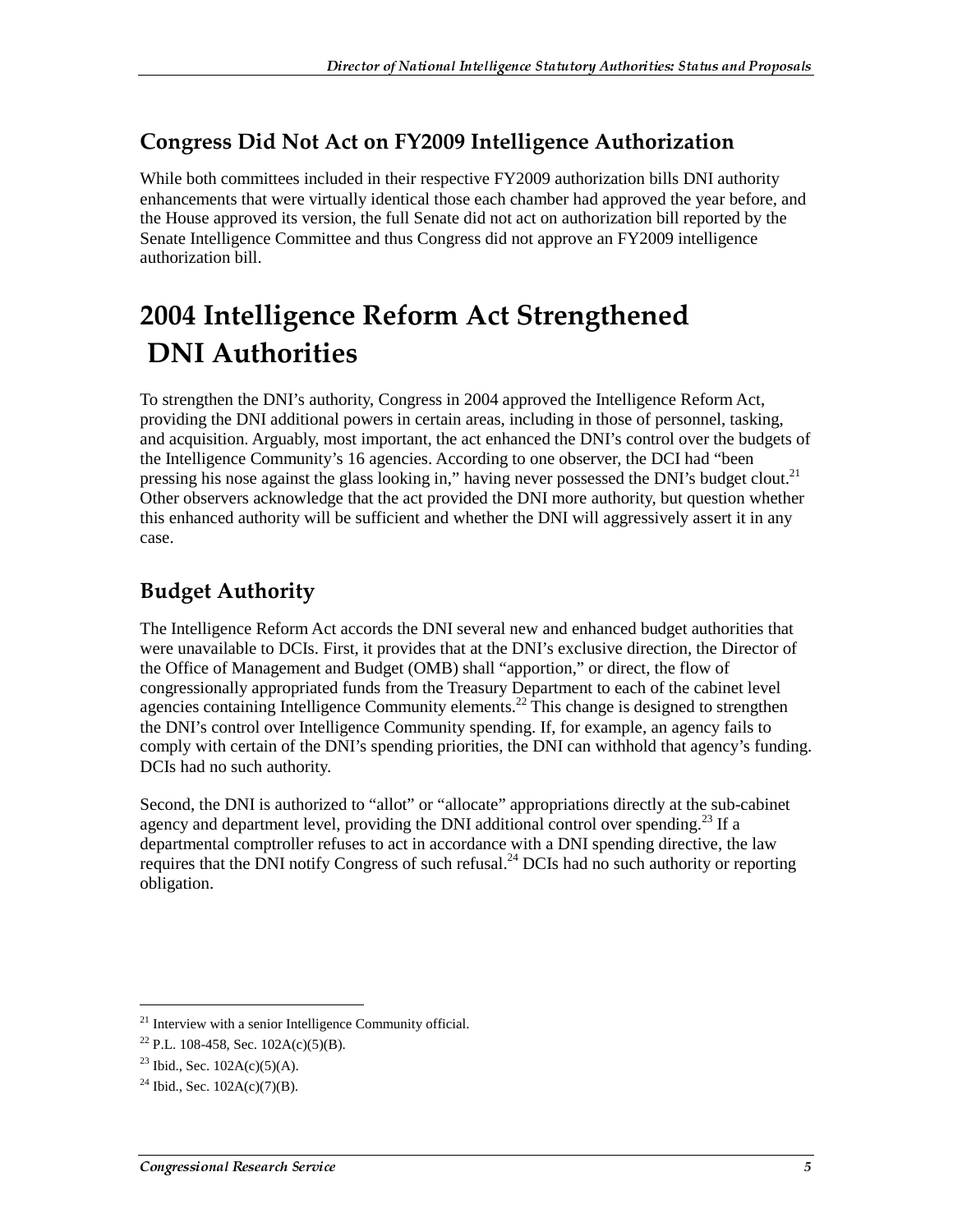Third, the DNI is authorized to "develop and determine" the National Intelligence Program (NIP) budget.25 By contrast, DCIs were authorized to "*facilitate* [emphasis added] the development" of the Intelligence Community's annual budget.

Fourth, the DNI is authorized to "ensure the effective execution of the budget," and to monitor its implementation and execution.<sup>26</sup> Except in the case of the CIA, DCIs had no such authority.

Fifth, the DNI is authorized to provide budget guidance to those elements of the Intelligence Community not falling within the  $NIP<sup>27</sup>$  Again, DCIs had no such authority.

Notwithstanding these stronger budget authorities, the DNI's power to influence and shape DOD intelligence spending is generally seen as essentially the same as that enjoyed by DCIs. The Intelligence Reform Act authorizes the DNI to "participate in the development by the Secretary of Defense of the Joint Military Intelligence Program and the Tactical Intelligence and Related Activities Program."<sup>28</sup> The role of DCIs in such activity was also "participatory" in nature.

### Transfer and Reprogramming Authority

The DNI, with OMB approval, is authorized to transfer or reprogram NIP funds after affected department heads, or in the case of the CIA, its director, have been "consulted."<sup>29</sup> DCIs, by contrast, were permitted to transfer such funds, but only if the affected parties did not object.

#### Personnel Transfer Authority

The DNI, with the OMB approval, is authorized to transfer personnel within the Intelligence Community for periods not to exceed two years. Before doing so, however, the DNI is required to jointly develop with department and agency heads procedures to govern such transfers. DCIs, by contrast, could transfer such personnel only if the affected parties did not object and only for periods up to one year. $30$ 

### **Appointment Authority**

The Intelligence Reform Act gives the DNI expanded appointment authority and increases the number of positions over which the DNI can exercise such authority.<sup>31</sup> Specifically, the DNI's

j

 $^{25}$  Ibid., Sec. 102A(c)(1)(B).

 $26$  Ibid., Sec. 102A(c)(4).

 $^{27}$  Ibid., Sec. 102A(c)(3)(B).

<sup>&</sup>lt;sup>28</sup> Ibid., Sec. 102A(c)(3)(A). The Joint Military Intelligence Program, or JMIP, and the Tactical Intelligence and Related Activities Program, or TIARA, subsequently were consolidated into the National Intelligence Program in September 2005.

 $29$  Ibid., Sec. 102A(d).

<sup>30</sup> Ibid., Sec. 102A(e).

<sup>&</sup>lt;sup>31</sup> Ibid., Sec. 1014. These positions include the Director of the National Security Agency; the Director of the National Reconnaissance Office; the Director of the National Geospatial-Intelligence Agency; the Assistant Secretary of State for Intelligence and Research; the Director of the Office of Intelligence of the Department of Energy (DOE), the Director of the Office of Counterintelligence, DOE; the Assistant Secretary for Intelligence Analysis, Department of the Treasury; the Executive Assistant Director (EAD) for Intelligence, the Federal Bureau of Investigation (FBI) or any (continued...)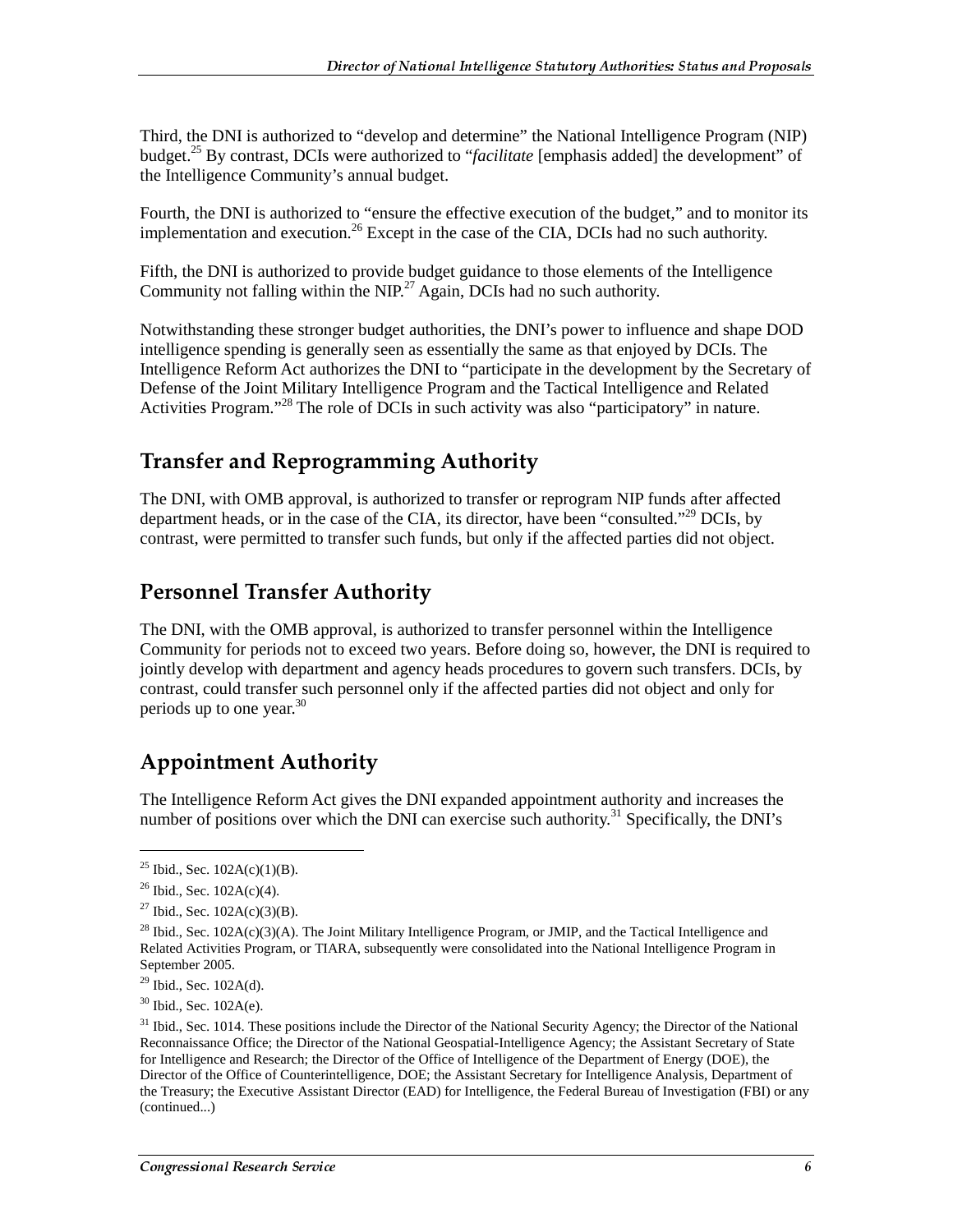"concurrence" is required before a department or an agency head having jurisdiction over a certain appointment can appoint an individual to fill such a vacancy, or recommend to the President an individual to be nominated to fill the such a vacancy, as the case may be. Absent DNI concurrence, the DNI, or the department head, may advise the President directly of such nonconcurrence. DCI appointment authorities were more limited, both in terms of the degree of concurrence authority and with regard to the number of positions over which the DCI exercised such authority.

### Acquisition Authority

The DNI is authorized to serve as the exclusive milestone decision authority on major acquisitions, except with respect to DOD programs, in which case the DNI shares joint authority with the Secretary of Defense.<sup>32</sup> DCIs had no such statutorily-based authority.

### Tasking Authority

The DNI is authorized to "... manage and direct the tasking of, collection, analysis, production, and dissemination of national intelligence...by approving requirements and resolving conflicts."33 Although DCIs were authorized to exercise certain collection authorities, statutory authorities did not explicitly address analysis, production, and dissemination authorities.

### Authority Over National Counterterrorism Center (NCTC)

The Intelligence Reform Act establishes a hybrid structure, one in which the NCTC director reports to the DNI with regard to counterterrorism intelligence analysis and operations, and to the President with regard to the development and coordination of national interagency counterterrorism policy.<sup>34</sup> The act specifically stipulates that the NCTC director reports to the President, rather than to the DNI, with respect to "... planning and progress of joint counterterrorism operations (other than intelligence operations).<sup>35</sup> While DCIs had unqualified control over the DCI's Counterterrorism Center, the authorities of the DCI's Center's authorities

 $\overline{a}$ 

<sup>(...</sup>continued)

successor to that position; and, the Assistant Secretary of Homeland Security for Information Analysis. In 2006, DOE consolidated the Office of Intelligence and Office of Counterintelligence into the new Office of Intelligence and Counterintelligence under the control of DOE's Senior Intelligence Officer. In 2005, the FBI consolidated the EAD for Counterterrorism and Counterintelligence and the EAD for Intelligence into a single EAD for National Security.

 $32$  Ibid., Sec. 102(A)(q). U.S. intelligence and Pentagon officials reportedly are finalizing the first formal agreements governing how the two communities work together on major acquisitions. See John T. Bennett, "U.S. DOD, Intel Agencies Forge Joint Acquisition," *Defense News*, January 14, 2008.

 $33$  Ibid., Sec. 102A(f)(ii)(I) and (II).

<sup>&</sup>lt;sup>34</sup> Ibid., Sec. 1021. Section 1021 of P.L. 108-458 codifies the existence of NCTC, which initially was established under Executive Order (EO) 13358. With regard to the establishment of NCTC, there is a potential conflict between the statute and EO 13358. See CRS Report RL32816, *The National Counterterrorism Center: Implementation Challenges and Issues for Congress*, by Todd Masse.

<sup>35</sup> P.L. 108-458, Sec. 1021, amending Title I of the National Security Act of 1947 by adding Sec. 119(c)(3). The March 2005 Report of the Commission on the Intelligence Capabilities of the United States Regarding Weapons of Mass Destruction expressed concerns about NCTC's "hybrid character" (p. 328).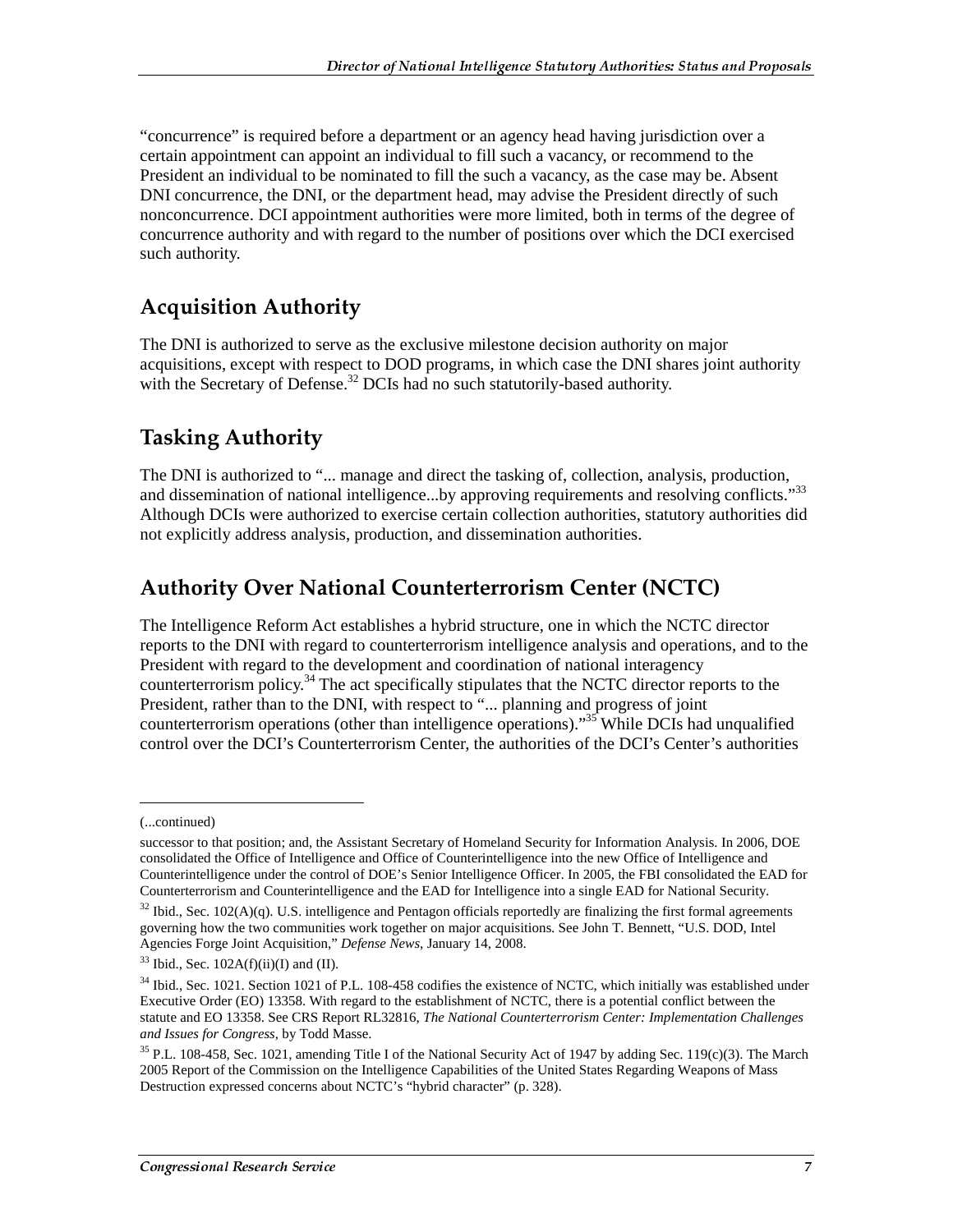did not extend beyond the Intelligence Community, whereas certain of NCTC's authorities, by contrast, extend across the executive branch.<sup>36</sup>

Some observers suggest that the new and enhanced authorities described above could be interpreted differently by different agencies. They note that section 1018 of the act requires that the President issue guidelines to ensure that the DNI's authorities are implemented in "in a manner that respects and does not abrogate the statutory authorities" of other departments. Although such guidelines have not been promulgated, as was noted earlier, some observers believe that if such guidelines were to be issued, they could serve to weaken the DNI's authorities.

### **Potential Congressional Concerns**

Some commentators have suggested that ambiguities exist within the Intelligence Reform Act that cover complex relationships among disparate agencies with their own statutory authorities. In such a situation, much will undoubtedly depend on how the DNI understands his position, and on the patterns of cooperation and deference that are set in his tenure. Congress may be especially interested in the relationships between the DNI and the Defense Department and the law enforcement community.

Whether the DNI's authorities under the act are sufficient to meet the demands of effective management remains to be seen. What is more clear, however, is that the statute provides the DNI substantially more authority—not only in regard to the budget, but also in the areas of personnel, tasking, and acquisition—than DCIs have had under the National Security Act of 1947, as amended. Just how much *more* overall authority the DNI will actually wield will depend on several factors. Among them: (1) will the DNI aggressively assert the new authorities? (2) will the President and Congress back the DNI if he does? (3) and, will the DNI successfully establish a transparent Intelligence Community budget process that will permit him to make and effectively enforce informed budget decisions?

 $\overline{a}$ 

<sup>36</sup> See the *Congressional Record*, December 8, 2004, with regard to Senate consideration of the conference report to accompany S. 2845, the Intelligence Reform and Terrorism Prevention Act of 2004, in which Senator Joseph I. Lieberman is quoted as stating that NCTC's Directorate of Strategic Operational Planning would conduct strategic operational planning for "...the entire Executive branch – ranging from the combatant commands, to the State Department, to the FBI's Counterterrorism Division to the Department of Health and Human Services to the CIA" (p. 11971).